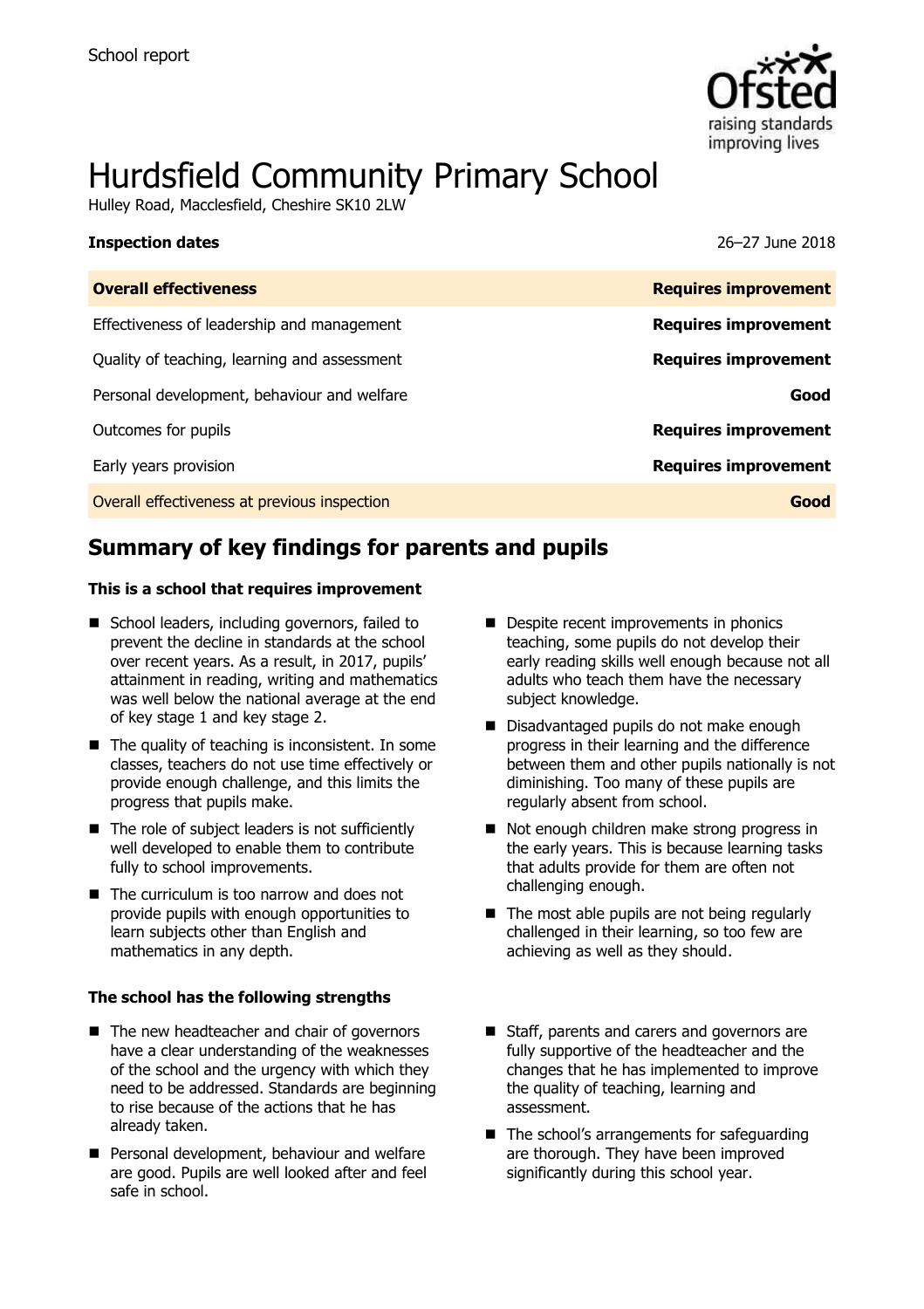

# **Full report**

### **What does the school need to do to improve further?**

- **IMPROVE the quality of leadership and management by ensuring that:** 
	- governors challenge school leaders effectively and hold them to account for the standards being achieved
	- subject leaders play a key role in monitoring, evaluating and improving standards in their areas of responsibility
	- the curriculum provides pupils with the opportunity to study a wide range of subjects in depth.
- Improve pupils' outcomes and the quality of teaching, learning and assessment across the school by ensuring that:
	- teachers make good use of assessment information to plan work that is matched more closely to the learning needs of all pupils, including the most able
	- teachers have good subject knowledge in phonics so that they can support pupils' early reading development more effectively
	- teachers make the best use of the time that they have available in lessons to challenge pupils, particularly those of higher ability, to ensure that they make strong progress
	- teachers in the early years provide more challenging tasks that build more effectively on children's prior learning
	- disadvantaged pupils' attendance improves and few, if any, are persistently absent from school.

An external review of the school's use of the pupil premium funding should be undertaken in order to assess how this aspect of leadership and management may be improved.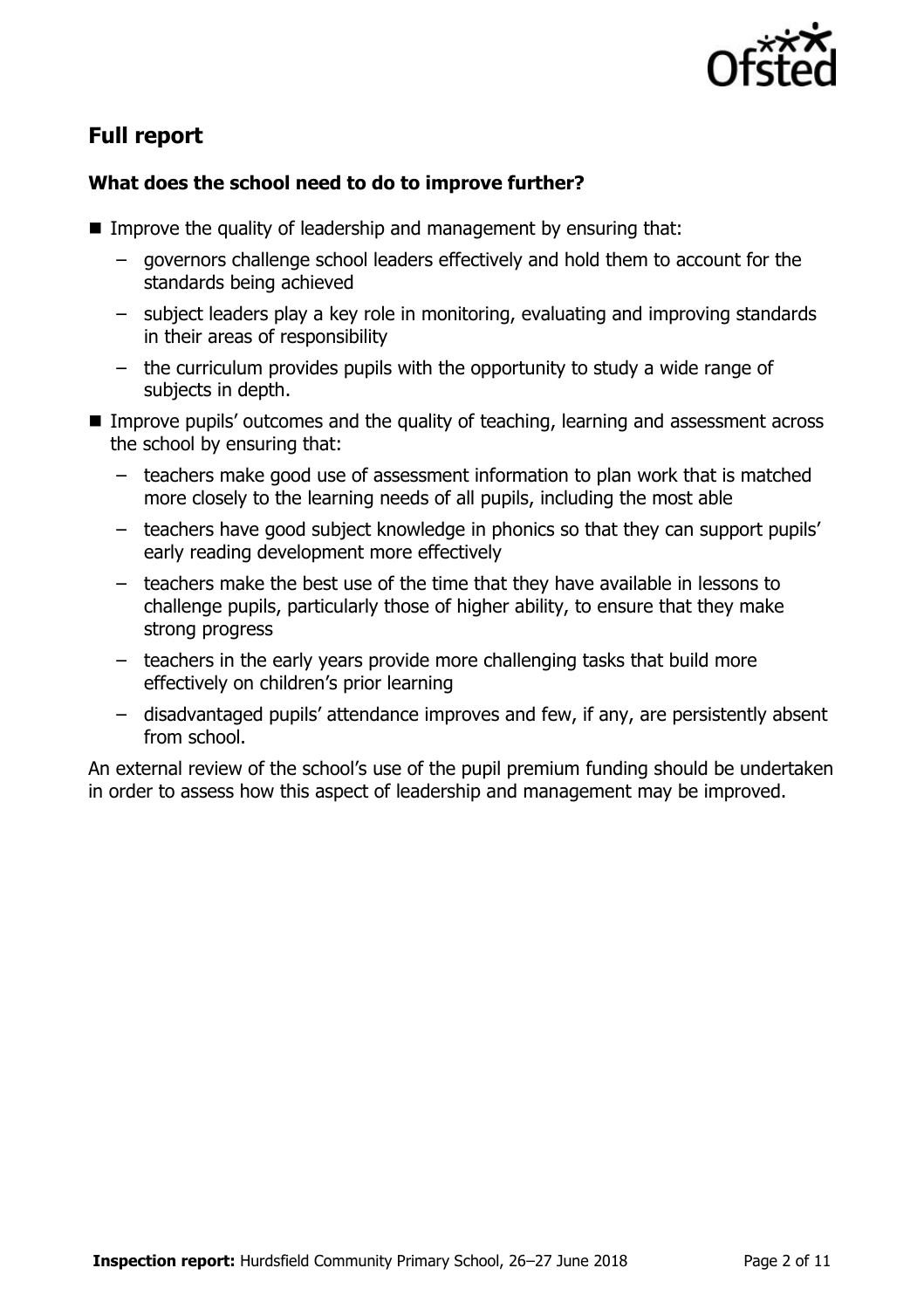

## **Inspection judgements**

#### **Effectiveness of leadership and management Requires improvement**

- Due to ineffective leadership, standards have declined at this school since the previous inspection. Low expectations and weak teaching have resulted in pupils across the school making slow progress. In 2017, the key stage 2 results were below the government's floor standards, which set the minimum expectations for pupils' attainment and progress.
- The new headteacher has high aspirations for the school. His commitment to improving the quality of education is shared by staff, parents and governors. The actions he has taken, since his appointment in September 2017, have already had a positive impact on the standards being achieved across the school. He has developed comprehensive plans to secure further improvements, as he is aware that weaknesses remain.
- The headteacher has recognised that there are weaknesses in subject leadership. He is working with teachers who lead mathematics and English to build capacity within the leadership team. As a result, subject leadership is becoming more effective and teachers are playing a more active role in monitoring, evaluating and improving standards. The headteacher recognises that further work is required in this area and he has good plans in place to increase leadership capacity further.
- Good systems are in place to check on the quality of teaching, learning and assessment. The headteacher regularly observes teaching and has taken strong action to address weaknesses. He meets regularly with subject leaders and class teachers to review pupils' progress and identify where further improvements are needed.
- Staff are fully supportive of the headteacher and support the changes that he has overseen since his appointment. There is a shared understanding among staff of what needs to improve further. All members of staff who responded to the staff survey said that the school is well led and managed and that leaders do all that they can to ensure that the school has a motivated, respected and effective teaching staff.
- There have been recent improvements to the wider curriculum. 'Ignition Days' are now used to introduce new topics every three weeks. Pupils talked enthusiastically to inspectors about these events and how they were making learning more exciting. However, despite the improvements that have been made to the wider curriculum, teachers still do not challenge pupils enough in science, geography and history. Pupils do not yet acquire knowledge, understanding or skills well enough in these subjects.
- Careful planning ensures that regular opportunities are provided for developing pupils' spiritual, moral, social and cultural awareness and their understanding of British values. Assemblies and a regular whole-school focus on different aspects of British values, such as the rule of law, mutual respect and tolerance, help to ensure that pupils are well prepared for life in modern Britain.
- Parents' views of the improvements made by leadership are very positive. All of those who responded to Parent View said that their children are happy at school, and an overwhelming majority would recommend the school to others. One parent wrote, 'My children love every day. They've made good friends and have positive relationships with the adults at the school.'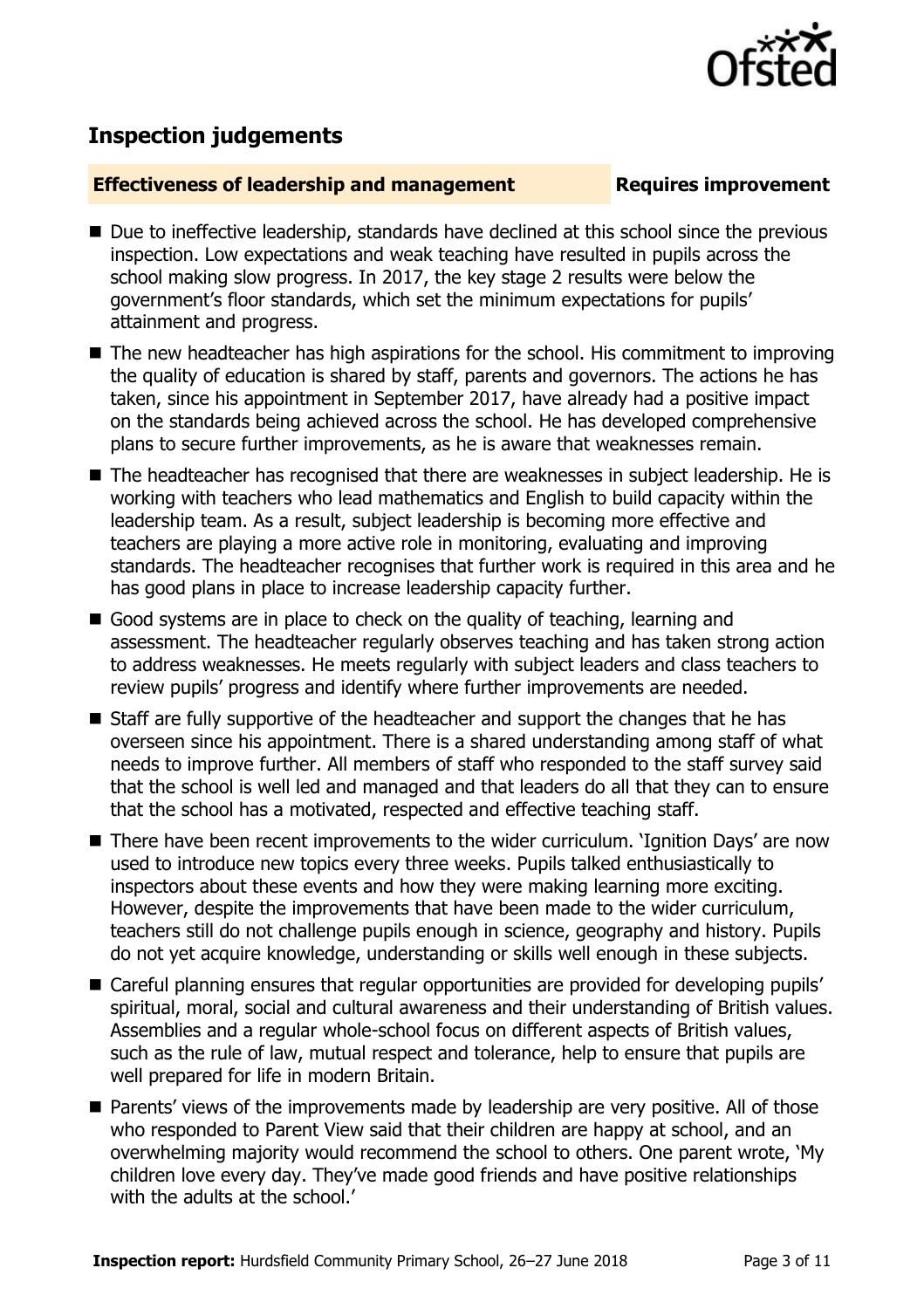

 $\blacksquare$  The local authority is taking firm and effective action to secure improvements. It has commissioned good-quality support from successful local schools and is monitoring the school's progress closely.

### **Governance of the school**

- Since the previous inspection, governors have not been effective in holding school leaders to account for the standards achieved at the school. As a result, the quality of teaching, learning and assessment has deteriorated, and outcomes are not as good as they should be.
- Governors failed to ensure that the pupil premium funding was used effectively. They did not check the impact of this funding closely enough. For example, they were unaware of the high level of persistent absence among disadvantaged pupils.
- Recent changes to the governing body are beginning to have a positive impact. The new governors who have been appointed bring a wide range of skills and abilities to the school. The new chair of governors is fully committed to raising standards, and governors are more involved in the life of the school than in previous years.
- Governors are making good use of external support that has been commissioned by the local authority to develop a better understanding of their role in supporting and challenging the school. An external review of governance has recently been carried out. The progress that the governing body is making in addressing the issues identified is being closely monitored by the local authority.
- Governors help to ensure that the necessary policies and procedures are in place to keep pupils safe. They work with school leaders to audit safeguarding arrangements and make regular visits into school to see for themselves how policies are put into practice.

### **Safeguarding**

- $\blacksquare$  The arrangements for safeguarding are effective.
- There is a strong culture of safeguarding at the school. Staff are up to date with their training and understand their roles and responsibilities regarding safeguarding pupils. As a result, pupils feel safe and secure in school. They say that they are listened to if they have any problems.
- Staff monitor pupils' safety carefully. They keep detailed records so that they can build up a picture of pupils' well-being over time. Any concerns raised about the safety of pupils are followed up and, where necessary, staff make referrals to external agencies.
- Appropriate checks are carried out on all staff who work at the school.

#### **Quality of teaching, learning and assessment Figures improvement**

■ The quality of teaching varies too much across the school. There are strengths in key stage 1 and upper key stage 2 but, in too many year groups, teaching is not good enough to ensure that pupils make strong progress.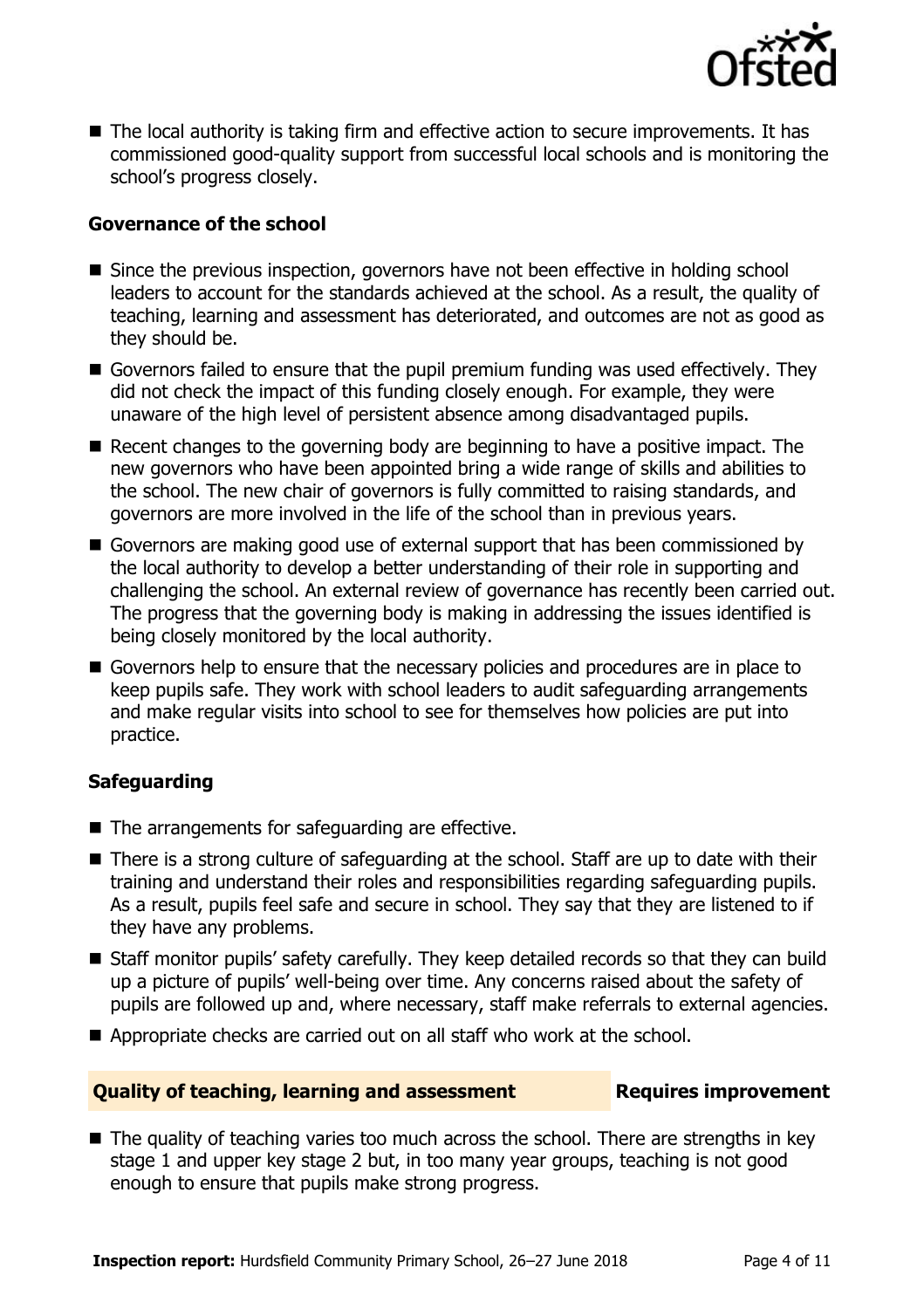

- There is a legacy of weak phonics teaching at the school, which is reflected in the low standards that have been achieved in reading over recent years. Leaders have overseen some improvements this year and more pupils are now able to decode and read words successfully most of the time. However, not all members of staff who teach phonics have the necessary subject knowledge. This limits the rate of progress of some pupils.
- The quality of teaching in mathematics is inconsistent. In some classes, pupils are challenged to use and apply their knowledge and skills to investigate and solve problems. This improves their understanding of mathematics and they make strong progress. However, in other classes pupils spend too much time completing repetitive work that does not challenge them enough and they make slow progress as a result.
- The school is working successfully to improve pupils' progress in reading. Teachers use class novels to broaden pupils' experience of reading and promote an enthusiasm among pupils for reading more widely. The school's most recent assessments show that the number of pupils achieving or exceeding the expected standard for their age is increasing.
- There has been a strong focus on improving the teaching of writing and this is having a positive impact on standards across all key stages. Leaders have introduced a wholeschool approach to planning learning and improving pupils' opportunities to write. Inspectors saw evidence, in pupils' books and on displays around the school, that pupils are now making better progress in developing their writing skills.
- The introduction of 'Ignition Days' has generated much enthusiasm from pupils about their learning across the curriculum. However, the quality of teaching in science, geography and history requires further improvement to ensure that pupils are ready for the next stage in their education when they leave key stage 2.
- Teaching assistants typically provide effective support for pupils who have special educational needs (SEN) and/or disabilities.

#### **Personal development, behaviour and welfare Good**

#### **Personal development and welfare**

- The school's work to promote pupils' personal development and welfare is good.
- **Pupils are proud of their school. They talk confidently about their learning and the** school's 'only the best will do' values. Pupils' work is regularly celebrated in the highquality displays around the school.
- Staff provide regular opportunities for pupils to learn about different faiths, customs and traditions. During assemblies, the school also regularly celebrates British values such as tolerance and equality.
- There are positive and warm relationships between adults and pupils. All of the parents who responded to the Parent View survey, and those spoken to during this inspection, stated that their children are happy at the school. Parents also spoke positively about 'Feedback Friday', the weekly opportunity that they are given to visit their child's classroom and find out about what children have been learning.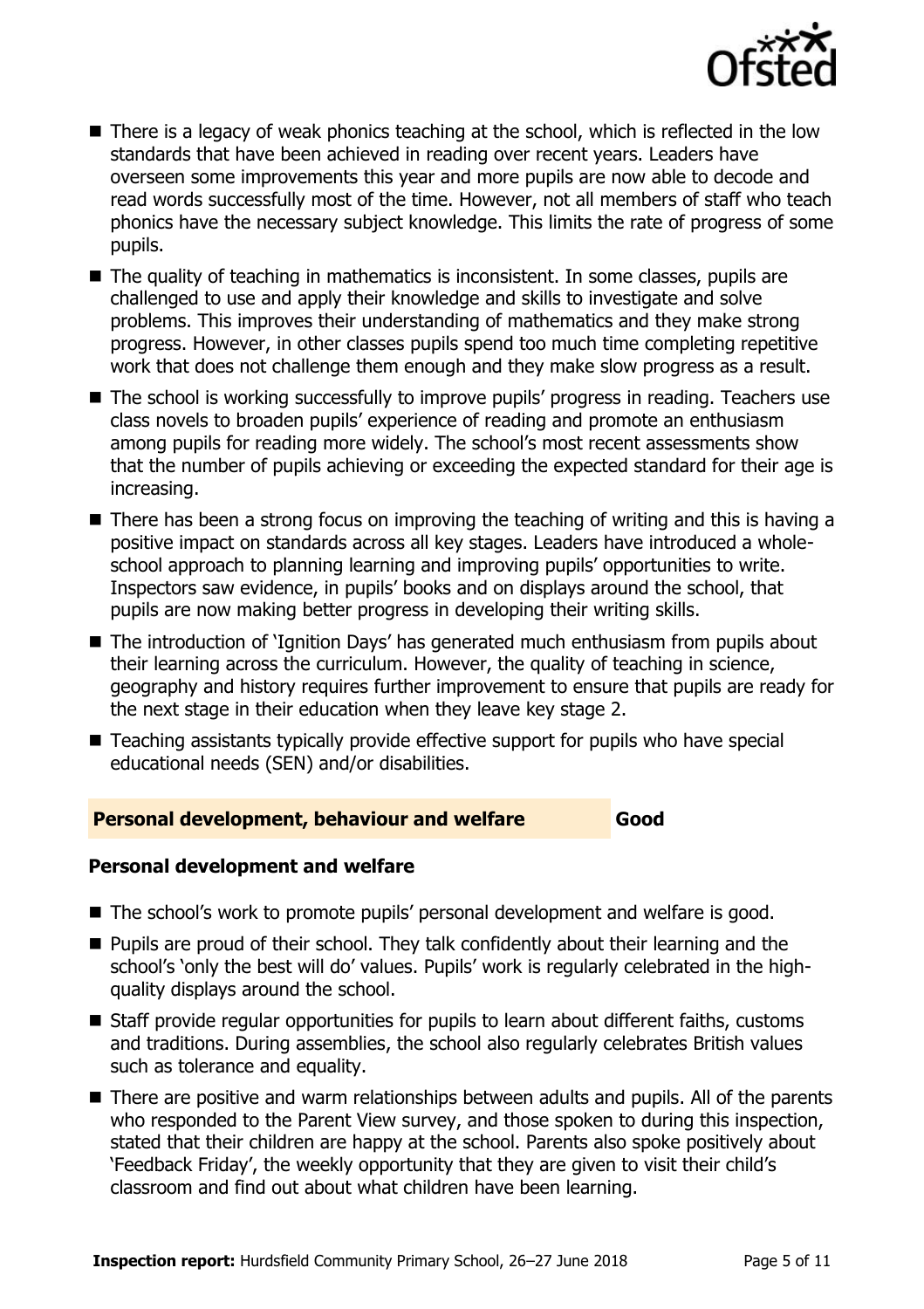

**Pupils are regularly taught about the importance of staying safe while online or using** mobile technology. They have a good understanding of how to manage the risks that these technologies bring.

### **Behaviour**

- The behaviour of pupils is good.
- **Pupils are polite and friendly towards each other and the adults who teach them. They** have good attitudes to learning and were very keen to talk to inspectors about their work during this inspection.
- **Pupils told inspectors that behaviour at the school is almost always good and that** bullying is extremely rare. They expressed confidence that members of staff would deal with any form of disruptive behaviour and said that there is always a member of staff on hand to offer help should they need it.
- The school is a calm and orderly place. Around the school, and at different times of the day, pupils behave sensibly and look after one another.
- Leaders are taking firm action to improve attendance, which was just below the national average in 2017. They recognise that too many disadvantaged pupils are persistently absent from school and are working more closely with the parents of these pupils to encourage regular attendance.
- All members of staff who responded to the Ofsted survey said that behaviour is good at the school and that leaders support staff well in managing behaviour. Almost all of the parents who responded to Parent View said that the school makes sure that pupils are well behaved.

#### **Outcomes for pupils Requires improvement**

- The proportion of pupils reaching the expected standard in reading, writing and mathematics was well below the national average in 2017. This was a result of inconsistent teaching over time. However, the new headteacher has overseen some improvements to the quality of education being provided at the school. As a result, current pupils are making better progress in English and mathematics than in previous years.
- **Pupils'** achievement in mathematics still requires improvement because, in some classes, pupils spend too much time doing work that does not challenge them enough. This is particularly true of the most able pupils. Although pupils in Year 5 and Year 6 are making strong progress, there are many gaps in their knowledge and understanding of mathematics due to weak teaching in previous years. This prevents pupils from attaining well at the end of key stage 2.
- **Pupils enjoy reading and have access to books that are suitably challenging and that** appeal to their interests. The pupils who read with inspectors did so with expression and fluency. However, some of the younger pupils do not develop their phonics skills quickly enough and this prevents them from making stronger progress in becoming independent readers.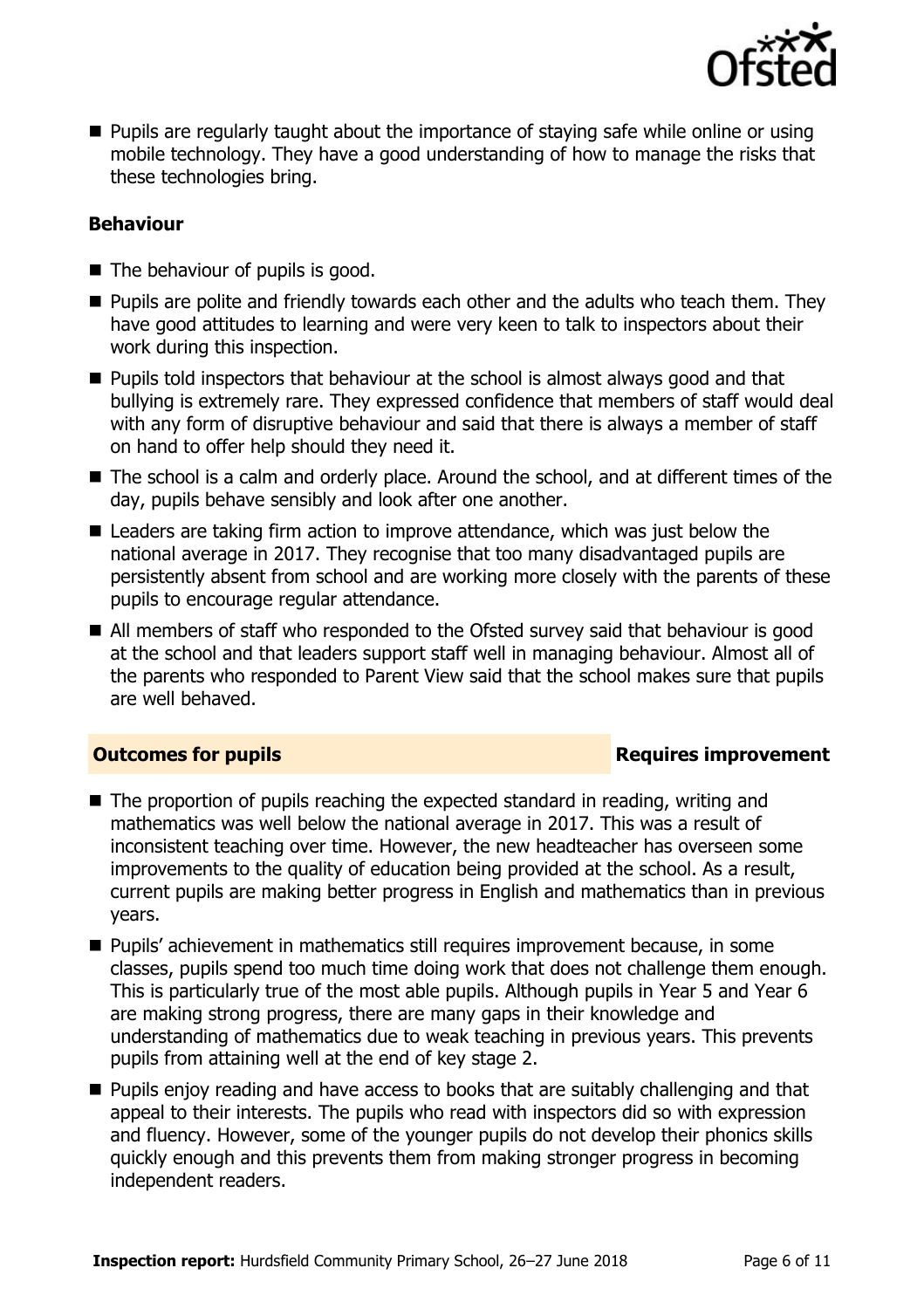

- Current pupils are making stronger progress in writing. Evidence seen in lessons and in pupils' workbooks confirms the school's own assessment information that the proportion of pupils working at and above age-related expectations is increasing.
- The progress and attainment of disadvantaged pupils remain too low. Too many of these pupils are persistently absent from school, and this limits their achievement.
- **Pupils who have SEN and/or disabilities are generally well supported. The interventions** that are provided for these pupils are well matched to their needs. They progress well from their low starting points due to the additional support that they receive.
- The most able pupils do not make enough progress, and this is evident in the school's recent key stage 2 results. Inspectors saw evidence, during this inspection, to suggest that teachers are now challenging these pupils more, but it is too early to see the impact of this improvement.

#### **Early years provision**

- $\blacksquare$  Most children enter the early years with skills and abilities that are below those typically found. Over the past few years, the progress that children have made during their time in the early years has not been strong enough and the proportion of children achieving a good level of development has been below the national average. Consequently, at the end of the early years not enough children have been as well prepared as they should have been for the next stage in their education.
- Children enjoy school and develop very positive attitudes to learning. They behave well, cooperate with each other and learn to respect each other's differences. They learn how to work independently and many show good levels of concentration when engaged in their learning. They follow school routines well and feel safe at the school.
- Staff make regular observations of children and the activities that they are involved in. They record these observations carefully. However, this information is not used well enough to provide learning opportunities for children that build on their prior learning and help to develop their knowledge and understanding.
- The activities provided for children do not routinely challenge the most able. These children can achieve much more but teaching does not build effectively on their prior learning. This is particularly noticeable in the development of children's writing and phonics skills.
- Disadvantaged children make progress at a similar rate to that of their peers. However, as standards are below average for all children in the early years, the gap between disadvantaged children and others nationally is not diminishing.
- Safeguarding arrangements are effective. Adults ensure that children are well looked after and are vigilant in ensuring children's welfare and safety.
- Adults in the early years have positive relationships with parents. Parents are involved in the initial assessments that are made on the children and are invited into the school on a regular basis to see for themselves how their children are learning.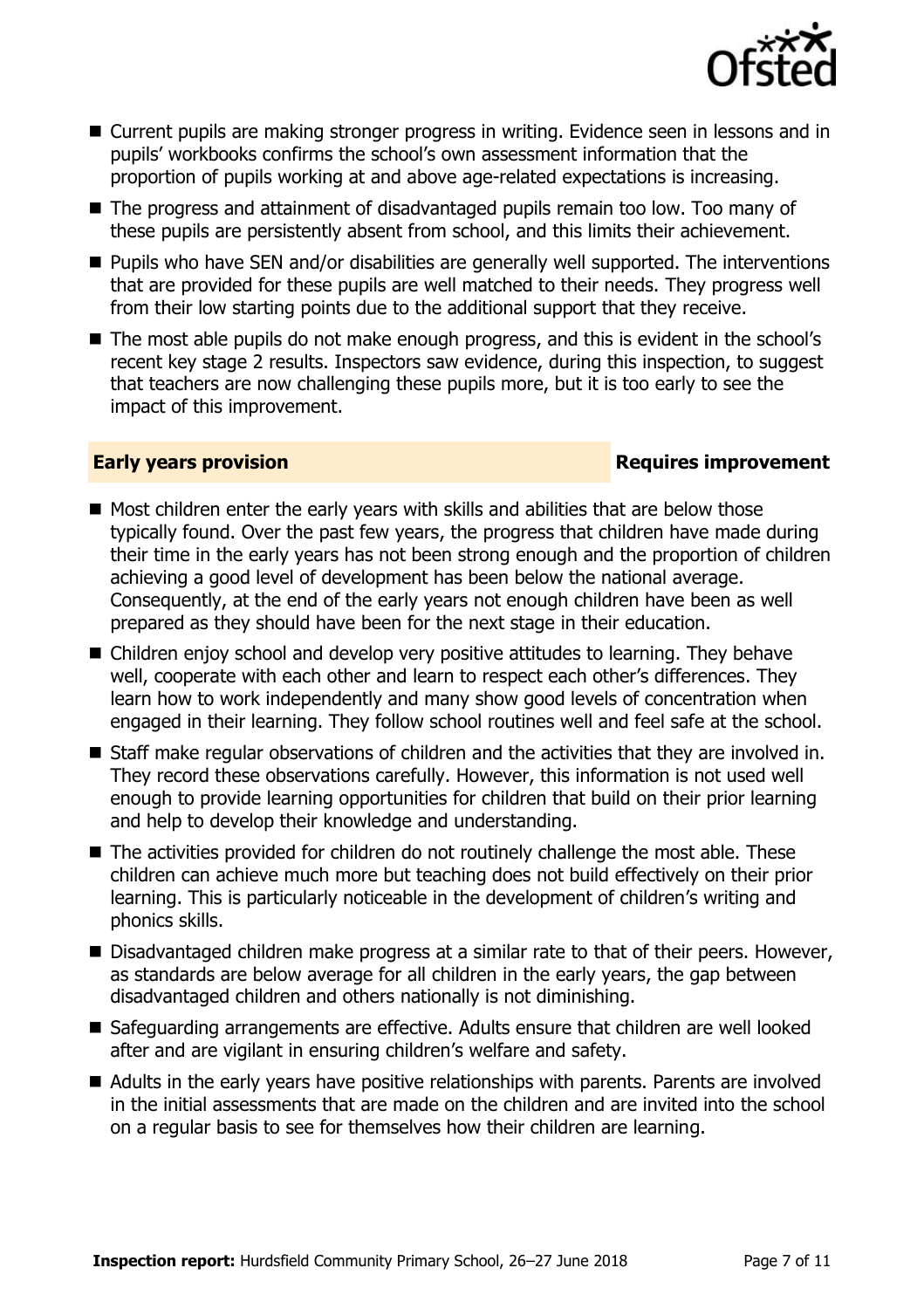

# **School details**

| Unique reference number | 111233               |
|-------------------------|----------------------|
| Local authority         | <b>Cheshire East</b> |
| Inspection number       | 10045864             |

This inspection of the school was carried out under section 5 of the Education Act 2005.

| Type of school                      | Primary                         |
|-------------------------------------|---------------------------------|
| School category                     | Community                       |
| Age range of pupils                 | 2 to 11                         |
| Gender of pupils                    | Mixed                           |
| Number of pupils on the school roll | 180                             |
| Appropriate authority               | The governing body              |
| Chair                               | Rachel Mooney                   |
| <b>Headteacher</b>                  | James Cash                      |
| Telephone number                    | 01625 383 008                   |
| <b>Website</b>                      | www.hurdsfieldprimaryschool.com |
| Email address                       | head@hurdsfield.cheshire.sch.uk |
| Date of previous inspection         | 29-30 April 2014                |

#### **Information about this school**

- Hurdsfield is smaller than the average-sized primary school.
- The headteacher joined the school in September 2017.
- There have been several changes to the governing body over the past two years, including a new chair.
- The majority of pupils come from a White British background.
- The proportion of pupils who speak English as an additional language is below the national average.
- The school is currently receiving enhanced support from the local authority.
- The proportion of pupils known to be eligible for the pupil premium funding is well above the national average.
- $\blacksquare$  The proportion of pupils who have SEN and/or disabilities is above the national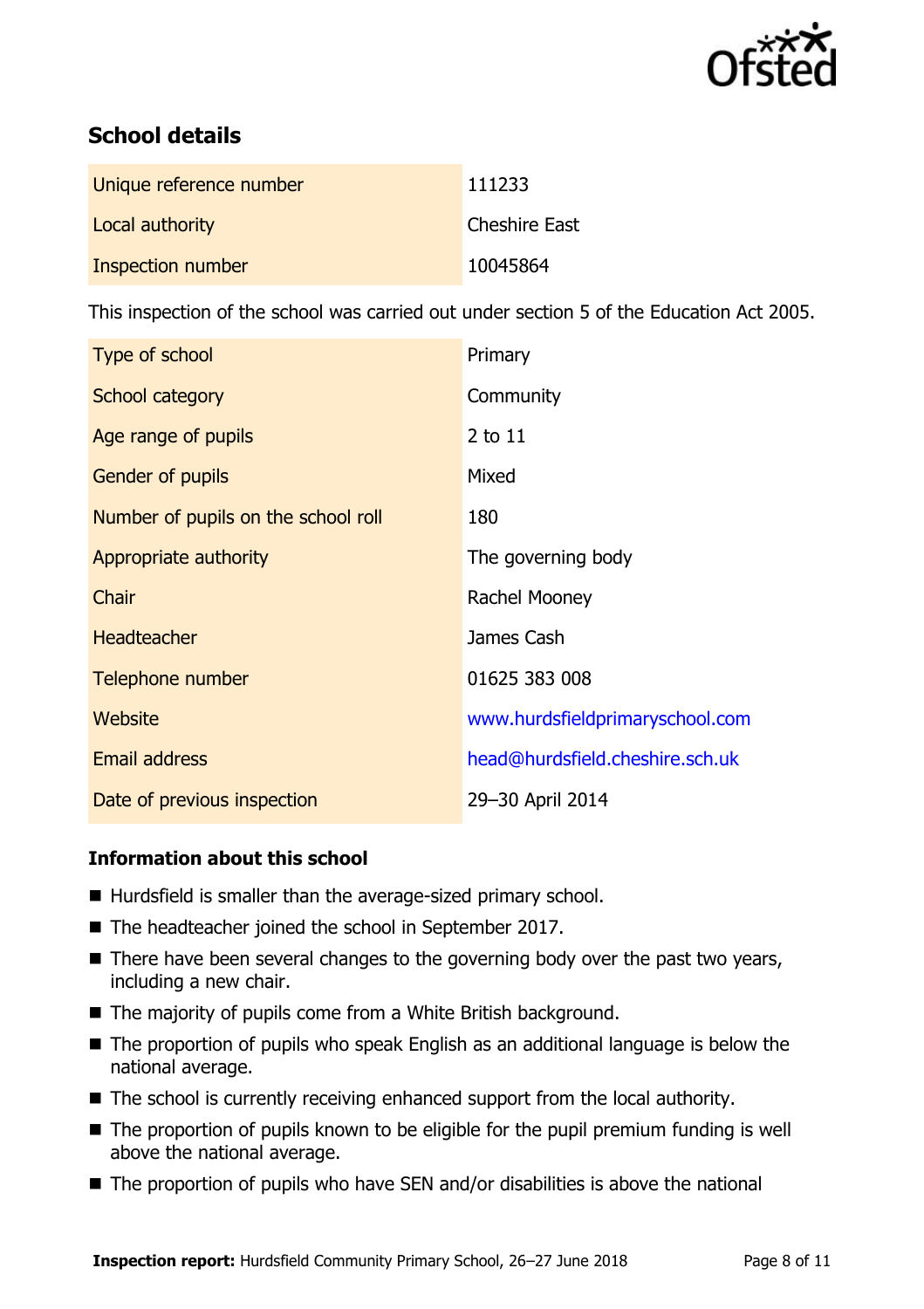

average.

- The proportion of pupils supported with an education, health and care plan, including those with a statement of special educational needs and/or disabilities, is above the national average.
- The school did not meet the government's current floor standards, which set the minimum expectations for pupils' attainment and progress in 2017.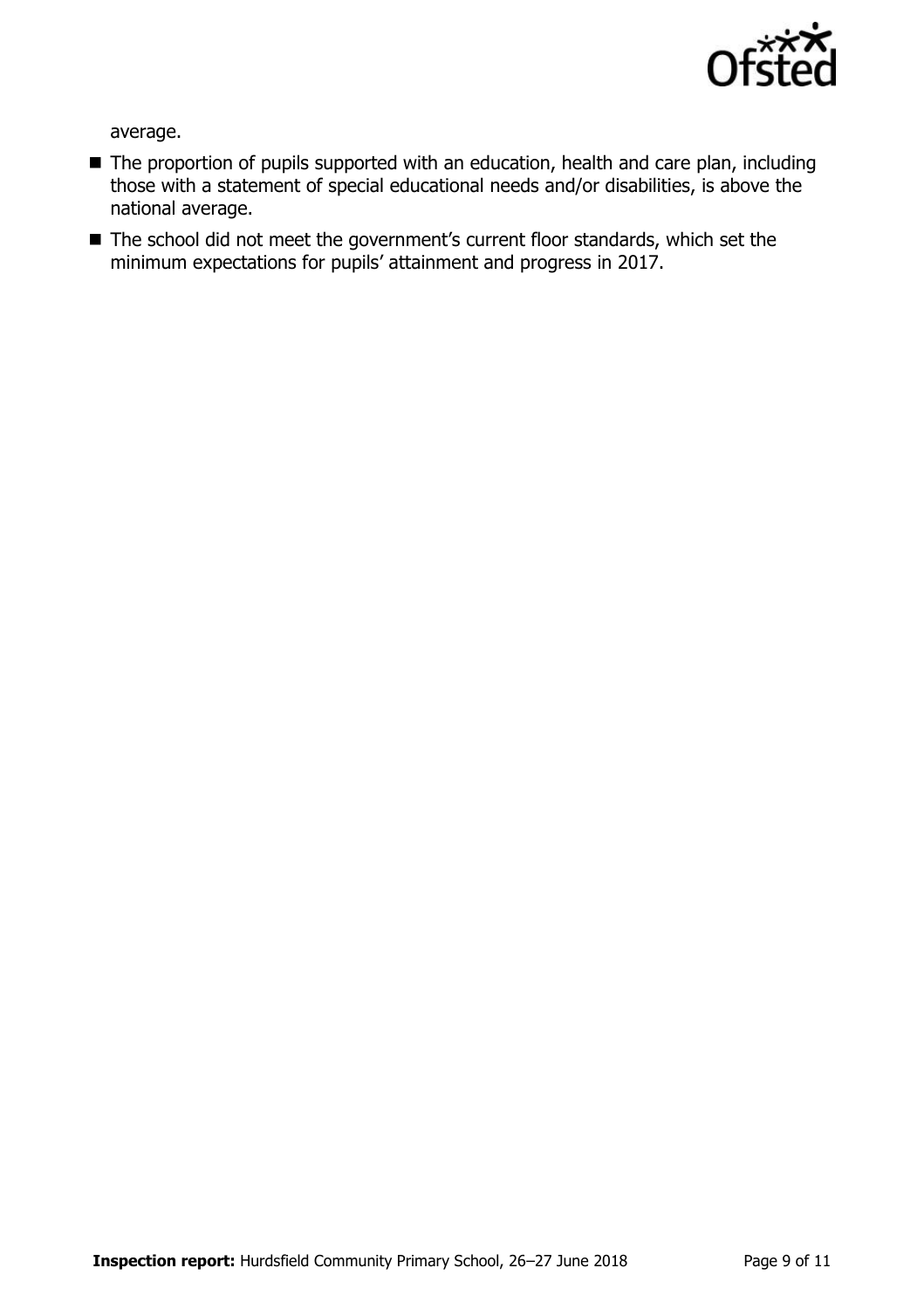

# **Information about this inspection**

- Inspectors observed teaching, learning and assessment across a range of subjects and age groups. Some of these observations were carried out jointly with the headteacher.
- Inspectors scrutinised a wide range of pupils' written work.
- Inspectors observed pupils' conduct at break and lunchtime.
- Inspectors looked at a range of documentation, including minutes of governors' meetings, development plans, attendance and behaviour data, safeguarding documents and the school's review of its own performance.
- Inspectors held meetings with the headteacher, the early years leader and subject leaders for mathematics and English. They also held meetings with members of the governing body, including the chair, and a representative of the local authority.
- Inspectors met with groups of pupils to discuss reading, the wider curriculum and behaviour. They also spoke to pupils informally during breaks and dinner times.
- Inspectors listened to pupils read in Year 2 and Year 3.
- One inspector spoke with parents in the playground before school. Inspectors also took account of the 25 responses to Parent View and the 17 responses to the staff questionnaire.

#### **Inspection team**

Paul Tomkow, lead inspector **Her Majesty's Inspector Michelle Beard Contract Contract Contract Contract Contract Contract Contract Contract Contract Contract Contract Contract Contract Contract Contract Contract Contract Contract Contract Contract Contract Contract Contract**